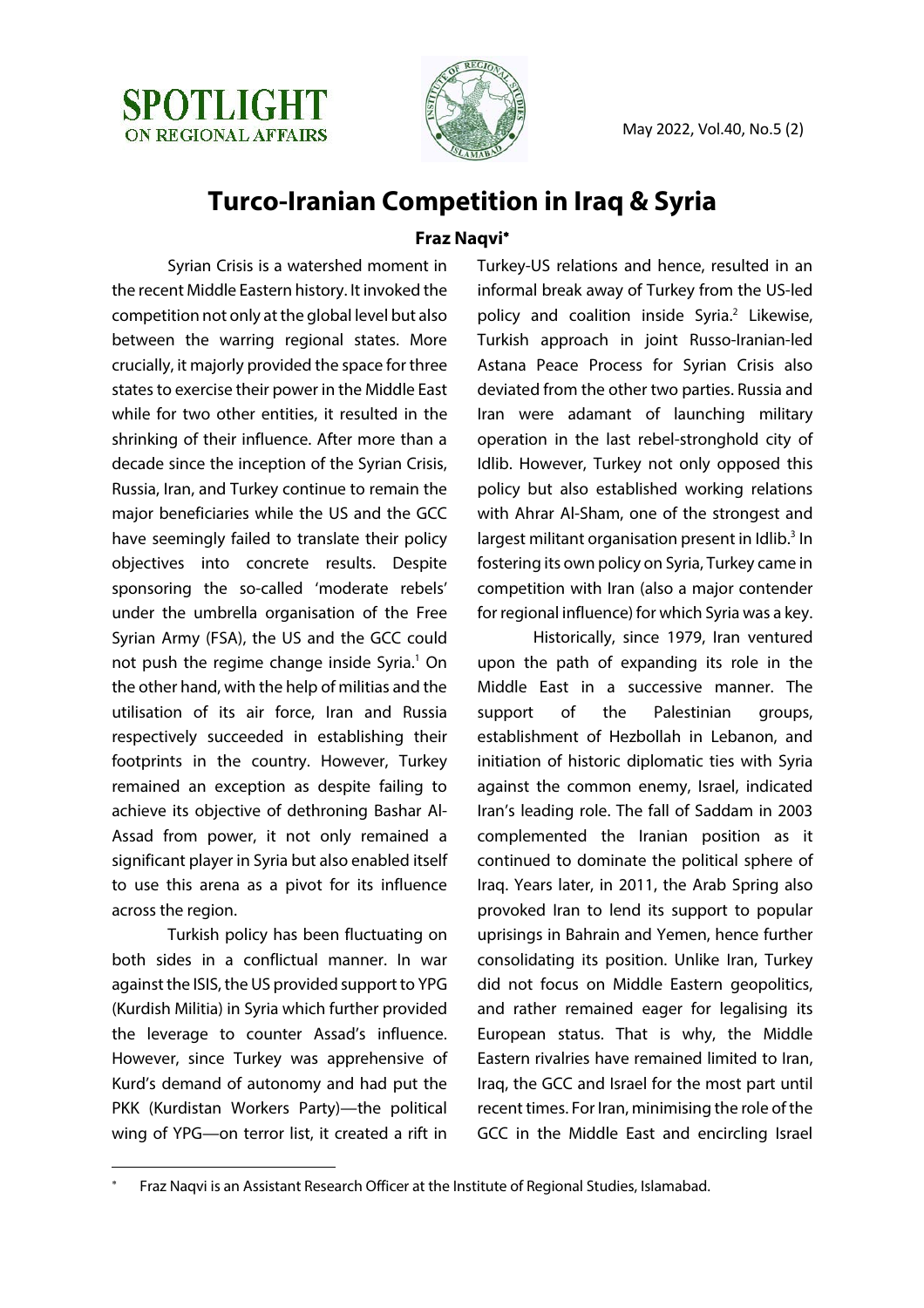## **SPOTLIGHT ON REGIONAL AFFAIRS**



through its proxy network was a successful feat. Nevertheless, countering Turkey's influence is a daunting task. Iran's open hostility against the GCC and Israel provided the leverage to the former to utilise its proxy network with precision. But Turkey presents an altogether different scenario for the following reasons.

First, unlike GCC and Israel, Turkey never openly showed hostility towards Iran. In fact, Turco-Iranian ties have largely remained positive owing to linguistic and cultural affiliations. The absence of Turkey in the Middle East also worked in Iran's favour as it did not have to engage with yet another powerful regional state. Second, Turkey's activism in the Middle East is not officially termed as a countermeasure to the expanding Iranian role. On the contrary, Turkish military presence in Iraq and Syria—the strongholds of Iran—is to ensure the diffusion of Kurdish threat.<sup>4</sup> The Kurdish issue has the similar ramifications for Turkey and Iran alike and any attempt by the Kurdish population to vow for their autonomy is strongly opposed by both the states. Third, the fact that Turkey is 'officially' a part of the Astana Process indicates its unpronounced tilt towards Iran. In an overall regional context, Turkey is supportive of Islamist movements, critical of GCC role, and shares sentiments in favour of Palestine and against Israel. All such policy measures embody a replica of the Iranian stance and should make Iran and Turkey natural allies. Nevertheless, the terminology which most IR scholars use for Turco-Iranian engagement is that of "frenemies".

The traditional Arab-Iran rivalry has, to an overwhelming extent, ended owing to Iran's successes in Iraq, Lebanon, Syria, and Yemen. The intra-GCC diversions and vulnerability of the GCC states to Houthis attacks have

minimised their strength in the region. The decline in Arab power was exploited by Turkey in the wake of Arab Spring in three manners. First, Turkey vehemently supported the Arab uprisings of 2011 and lent its support to Muslim Brotherhood government in Egypt. Second, it quested upon the policy of making inroads in the Arab world and nurtured its diplomatic relations with Qatar against Saudi Arabia. Third, given the autocratic nature of the GCC political system and its illegitimacy as the Islamic leader owing to its silence over Palestine and Kashmir issues, Turkey provided the alternative Islamic model in the name of "Political Islam" and openly expressed its concerns over the human rights violations in Palestine and Kashmir, and against Islamophobia.<sup>5</sup> Such steps do not explicitly target Iran but they do threaten Iranian interests in the region. Although Iran has been vocal in criticising Gulf States' political system as "non-Islamic" and has been involved in fervently supporting the Palestinian liberation struggle yet its exertion remains rather limited. This is because while some regional state and non-state entities do share similar views with regards to GCC and Palestine, yet they do not hold any favourable opinion towards Iran as well (owing to sectarian differences). On the other hand, Turkey's emergence as a major power has a greater degree of appeal in the context of regional Sunni geopolitics as evident from its hosting of Muslim Brotherhood members as well as anti-Assad Syrian opposition factions.

Therefore, although Turkey is not in outright hostility with Iran, still the noteworthy development is its encroachment in the traditional Iranian sphere, more specifically in Iraq and Syria. The incitement of war inside Syria was exploited by Turkey in its own favour.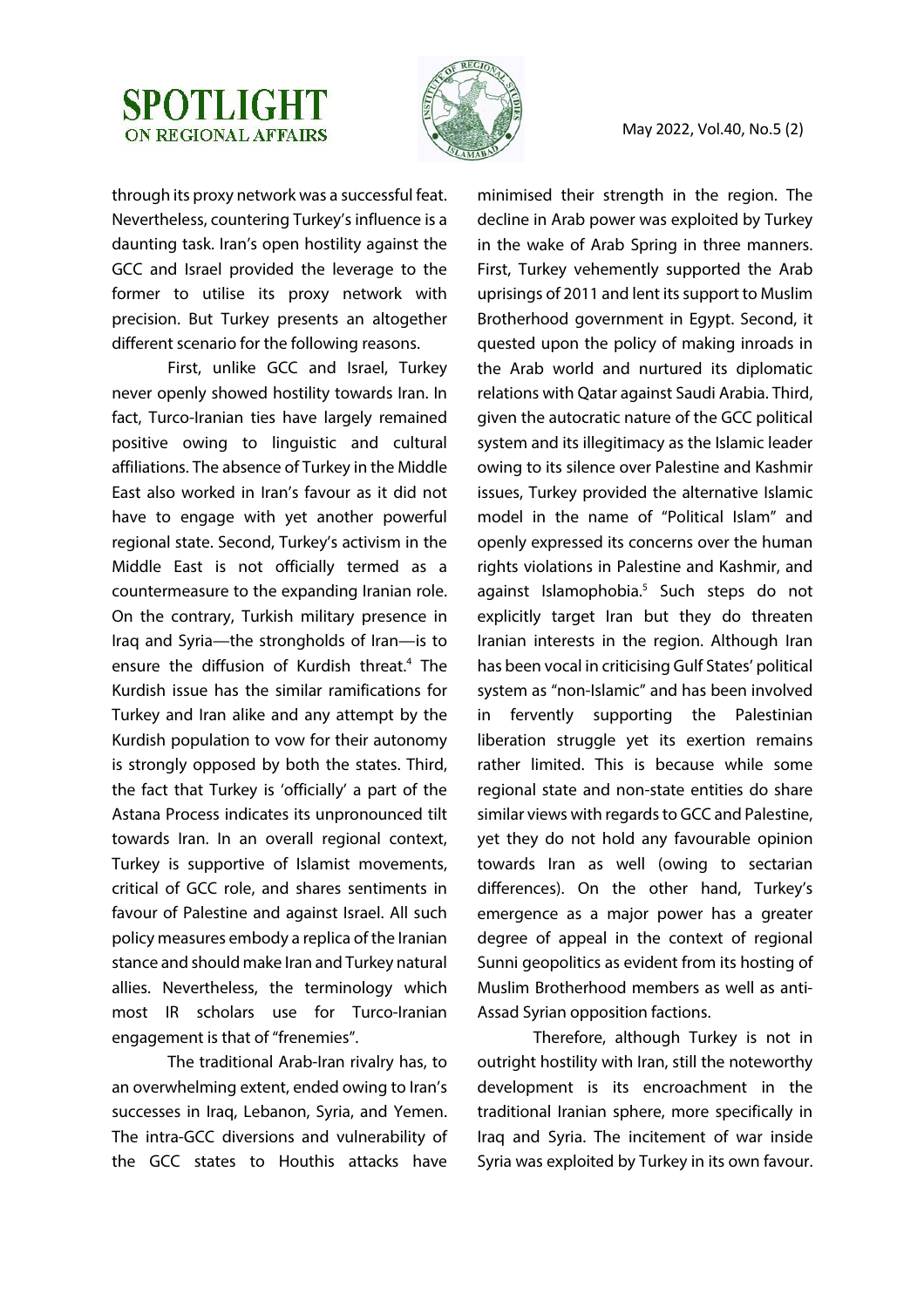



Despite being a member of the US-led coalition against ISIS, Turkish military adventures have remained dubious. Turkey, while utilising the leverage of being a US-allied state, focused its attention against Kurdish threat, i.e., a vital force against ISIS. In accomplishing this task, Turkey initiated two military operations in the Syrian territory, i.e., Olive Branch (2018) and Peace Spring (2019), and established a buffer zone in the northeast region. Simultaneously, Turkey embarked upon the policy of military intervention in Iraq as well through two operations, i.e., Claw Tiger and Claw Eagle in 2019. What Turkey tried to achieve through these military assertions can be categorised broadly into two aspects.

First is the formation of proto-state structures as reflected in northeast Syria. In its buffer zone, Turkey is providing the educational and social services while officially, Turkish currency Lira is being utilised for financial transactions.<sup>6</sup> In a more militaristic manner, Turkey managed to unite the Syrian armed rebel groups under a cohesive umbrella organisation, i.e., the Syrian National Army (SNA) and linked it with the Ankara-based Syrian Opposition. SNA acts as a proxy organisation of Turkey which provides leverage to the latter for its political manoeuvring inside Syria. It also helps Turkey to utilise this proxy group as a counterweight to Iranian-backed militias as well as ISIS attacks near its border. As SNA has the sizeable membership of approximately ninety thousand (90,000), this could also translate into Turkish influence over Syrian politics in any post-war settlement.<sup>7</sup>

Second achievement is the Turkish concept of forward defense that coincides with its ambition of expanding its role across the Middle East. Turkish military deployment in the form of military bases manifests this strategy. Likewise in Syria, Turkey has dominated the security sphere of northern Iraq to resist Kurdish encroachment towards its border. The inroads in Iraq allow Turkey the political space as well which it has been eying since the fall of Saddam. In order to seal the power vacuum, Turkey resisted the rise of Shi'ite Islamic parties in Iraq. Regardless of the strong Iranian influence, Turkey's weak relationship with the Iraqi Central Government and the rise of ISIS, made this task difficult. However, the declaration of Kurdish Referendum by Masoud Barzani in 2017 provided the opportunity for Turco-Iraq rapprochement due to a common Kurdish threat.<sup>8</sup> Similarly, as Iraq engulfed into frequent mass protests between 2018 and 2021, the nationalist alliance of Muqtada Al-Sadr emerged as the largest political group in both 2018 and 2021 parliamentary elections. The rise of Muqtada acted as an intervening force in the Shi'ite-dominated political sphere. Resultantly, Turkey exploited the Shi'ite divisions by uniting the Sunni forces, i.e., Al-Takaddum Movement and Al-Azem Movement, the two largest Sunni parties in Iraq. The Sunni Sovereignty Coalition allied with Muqtada and Barzani to form the largest political bloc in Iraqi parliament against the Iranian-backed Shi'ite militias and State of the Law Coalition.<sup>9</sup>

The aforementioned developments highlight the emergence of Turkey as a determined and powerful regional actor. Turkey's realisation for its own security coupled with the power vacuum in Sunni-dominated areas left by the declining role of the GCC, helped the former to establish its footprints as a new guarantor of Sunni politics in the Middle East. Furthermore, aligned to this is the association of Turkey's President Racep Tayyib